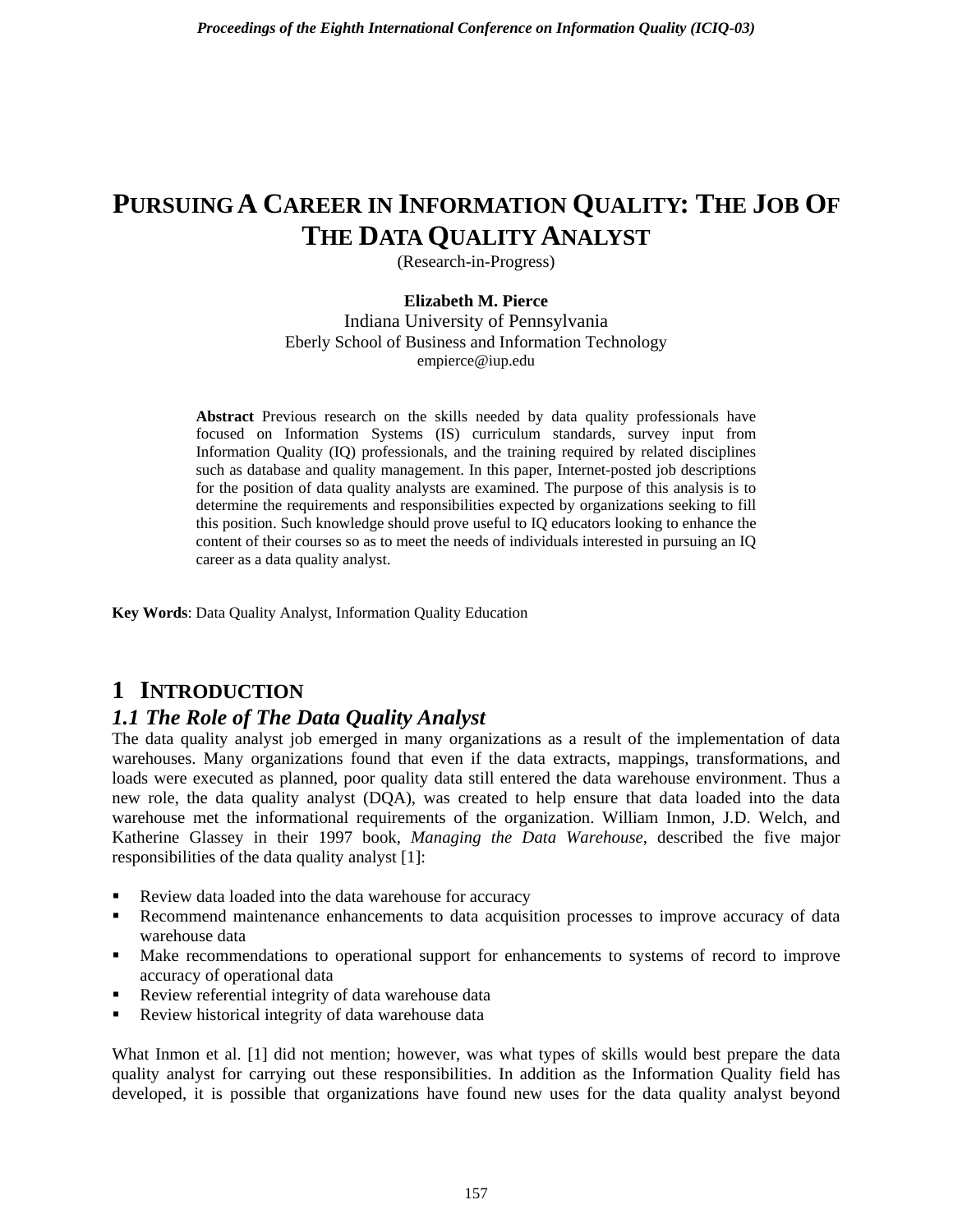working in the data warehouse environment. Therefore the focus of this paper will be to examine what is the current role of the data quality analyst in organizations and what types of skills do organizations feel that data quality analysts should have to carry out their duties.

#### *1.2 Skills Required for Data Quality Professionals*

Although previous studies have not specifically addressed the skills required for the job of the data quality analyst, there have been several works that have addressed data quality education for IS and management students at the undergraduate, graduate and executive education level.

Mathieu and Khalil [2] observed that while the IS'97 Model Curriculum for undergraduate students in IS addressed a variety of topics that impact the quality of data such as "EDP auditing", "data dictionaries", and "software development procedures", there were no specific units to guide students in measuring, tracking and improving data quality in an organization. Their survey of five representative database system textbooks revealed a similar pattern. No explicit mention of data quality; however, issues related to data quality such as database design were covered. They recommended incorporating classroom exercises into the undergraduate database course to help students to better understand the relationships between data quality control, business process management, data acquisition, and data use.

Fisher [3] wrote of his experiences in offering a *Data Quality and Information Systems* course to Information Systems seniors at Marist College. Like Mathieu and Khalil [2], Fisher found that although data quality was mentioned tangentially in many IS courses at Marist College; there was no one course that directly dealt with data quality problems. He chose the exercises and readings in his course to help students to understand data quality concepts, to recognize data quality problems and to suggest solutions, and to appreciate the role and importance of data quality in an organization. Instructors interested in developing a similar course on data quality will find this paper an extremely useful resource.

Khalil, Strong, Kahn, and Pipino [4] used a Product and Service Performance Model for Information Quality as the base for comparing two IS curriculum models (IS'97 and IRMCM). The PSP/IQ Model consists of a 2 x 2 matrix that captures how well organizations produce sound and useful information products and deliver dependable and usable information services to information consumers. The rows of the PSP/IQ matrix reflect information product and service quality while the two columns depicts two views of quality performance goals: conforms to specifications and meets or exceeds customer expectation. Their findings echoed the theme that while bits and pieces of the PSP/IQ model are addressed by a variety of courses (marketing, operations, accounting, programming, database, systems analysis and design), there was no integration of data quality issues for IS and management students. Their study suggested a paradigm shift is needed to change educators from a system focus to an information product focus and to promote information quality concepts throughout the IS and management curriculum.

Chung, Fisher, and Wang [5] used General Systems Theory to derive an educational framework for data quality professionals based on three areas: Technical Capabilities, Adaptive Capabilities, and Interpretive Capabilities. Their framework is described in Table 1.

To test their framework, they surveyed participants at ICIQ-2001 and found preliminary evidence for supporting the empirical measurement model of this framework. In addition they found evidence that different groups of data quality professionals value the different capability areas differently. Executives and managers value Interpretative Capabilities more while consultants, project managers, and analysts rate Adaptive Capabilities as more desirable. Rather than simply incorporating their model into existing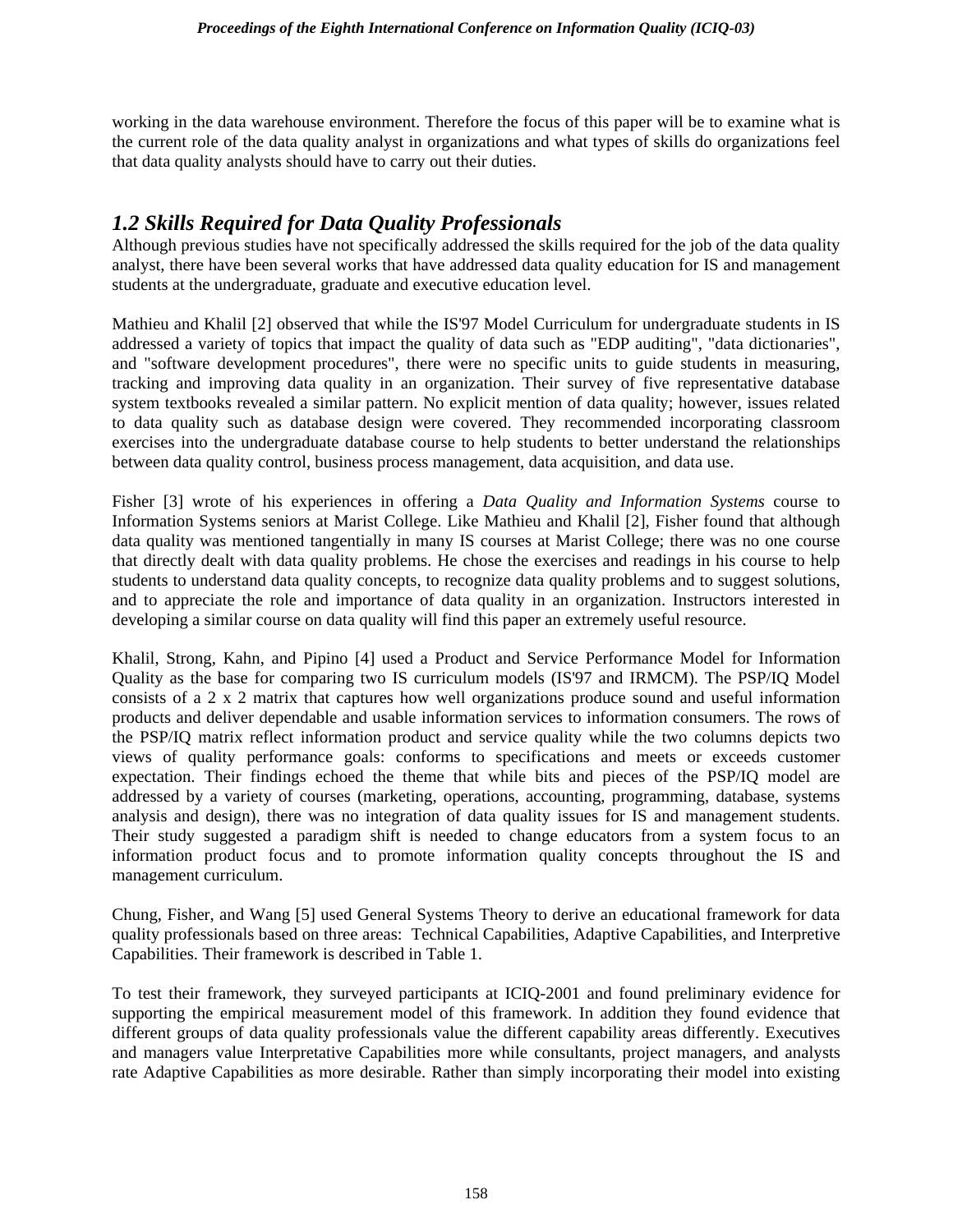curriculum standards, their study suggested that a data quality education should be tailored to support where individuals are in their careers.

This last study raises an interesting issue for this paper to address about the skills required for DQA's. Do the skills currently being sought by organizations for the job of DQA match the data quality focused IS curriculum being advocated by many members of the IQ community?

| <b>Capability Area</b> | <b>Description</b>                              | <b>Skills Applied to Data Quality</b> |
|------------------------|-------------------------------------------------|---------------------------------------|
| Technical              | Ability to understand and use computational     | Data Mining / Knowledge Discovery     |
|                        | theories and practical skills.                  | Analytic Models (ex. Regression)      |
|                        |                                                 | Data Warehouse Setup                  |
|                        |                                                 | Relational Algebra (ex. SQL)          |
|                        |                                                 | Statistical Techniques (ex. SPC)      |
|                        |                                                 | Programming Languages                 |
| Adaptive               | <b>Ability</b><br>and knowledge for effectively | Data Quality Measurements             |
|                        | interacting with data users, managers, and      | <b>Total Quality Management</b>       |
|                        | other stakeholders.                             | Data Entry Improvement                |
|                        |                                                 | Data Quality User Requirements        |
| Interpretative         | Ability to identify and describe the complex    | <b>Change Process</b>                 |
|                        | between<br>technologies<br>interplay<br>and     | DQ Implications & Potential Impacts   |
|                        | organizational structure.                       | DQ Cost/Benefit Analysis              |
|                        |                                                 | <b>Database Error Detection</b>       |

**Table 1.** General Systems Theory Framework for Data Quality Education

# **2. AN ANALYSIS OF INTERNET POSTED JOB DESCRIPTIONS**

#### *2.1 How the Job Descriptions were Obtained*

To collect the job descriptions, the search engine, www.google.com, was employed. Using the advanced search option, a list of 53 web sites containing the exact phrase "data quality analyst" along with the words "job description" was obtained. A more detailed examination of these 53 web sites revealed that 21 contained meaningful job descriptions. The rest were either sites containing duplicate listings of the same job, sites advertising software tools, or sites pertaining to non-related subject matter. A second search using the exact phrase "information quality analyst" was also employed but it did not supply any additional useful hits. A similar search of the monster.com web site picked up an additional 4 job postings for data quality analyst. Table 2 in the appendix lists the job descriptions for data quality analyst positions that were used for this study. All web postings were identified on or about June 24, 2003 with the exception of NetRatings, Inc., which was obtained during an earlier search in February 2003.

### *2.2 Results of the Analysis*

Because this is a convenience sample of 26 job postings for the position of DQA, one must be cautious in interpreting the results. It does appear that companies from a variety of different industries are employing DQA's to assist them in improving their information products and services. Many of the job postings are not dated so it is difficult to determine the currency of the job descriptions. While some job advertisements have dates of June 2003, others have dates in 2002, 2001, and 2000. Some of the non-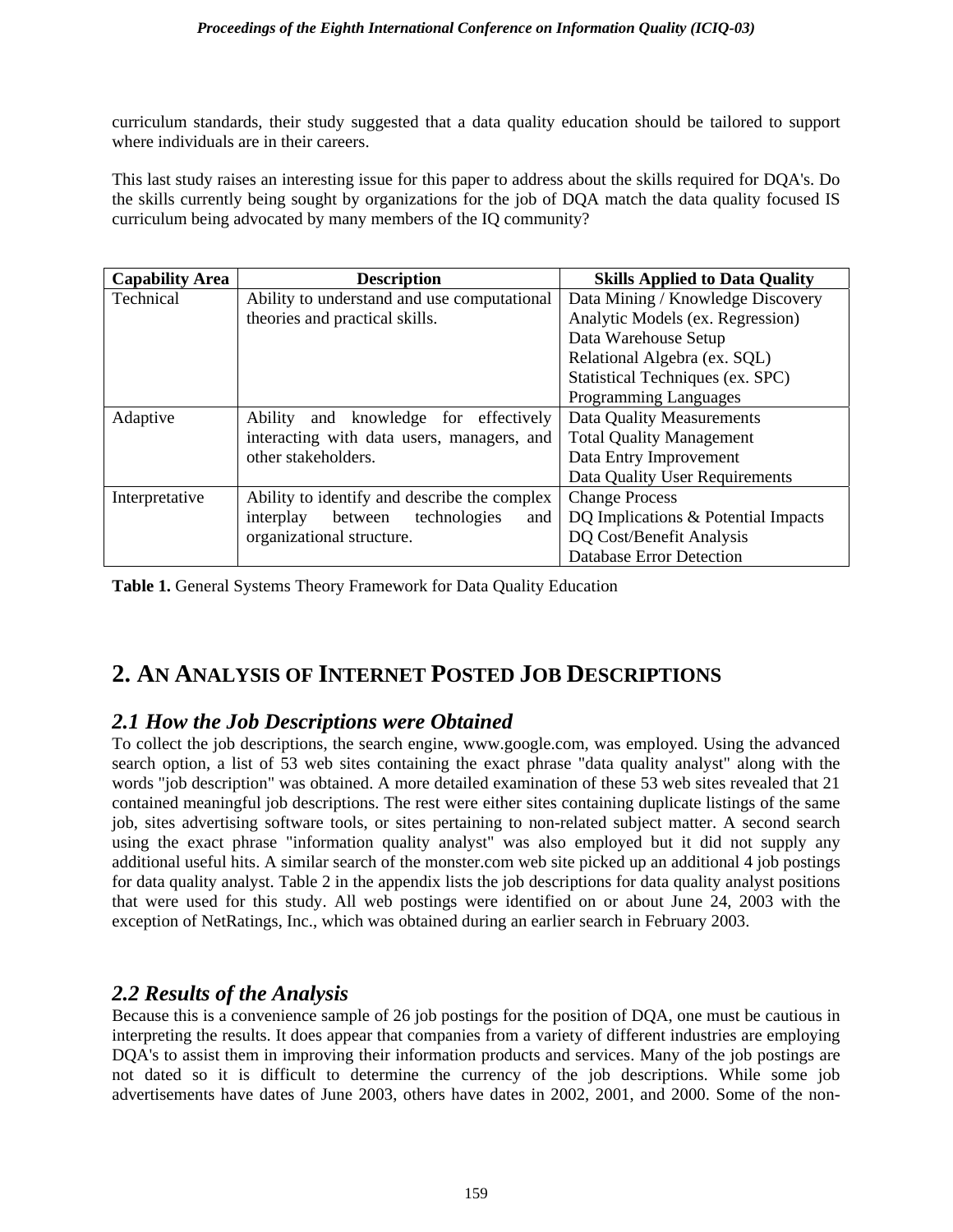#### *Proceedings of the Eighth International Conference on Information Quality (ICIQ-03)*

dated postings may be even older. By far, the biggest challenge in working with this type of study is the lack of uniform format or content among the job postings. A few job descriptions specify salary, benefits, and to whom the DQA reports; however, most do not. Information about the DQA position range greatly. Some job postings go into great detail about the role and requirements of the DQA while others do not go much farther than indicating a position is available. It is important to keep in mind that an organization may require skills and responsibilities that are not cited in the job postings. The result is that while this type of study is useful for getting a sense of what it means to be a DQA, a more detailed study involving classical survey techniques combined with a formal methodology like Content Analysis is necessary in order to draw definitive conclusions. Content analysis [6] is a research tool helps one to quantify and analyze the presence, meanings, and relationships of specified words and concepts and then make inferences about the messages within the texts. Although this first research effort does not incorporate this methodology, it may prove useful in future studies seeking to improve IQ education and career planning.

#### *2.3 DQA Responsibilities Cited by Job Postings*

As shown in Table 3, the two most common DQA responsibilities cited by the majority of job postings involve activities dealing with resolving data quality problems and providing quality assurance oversight of data flows and stores. Typical phrasing for resolving data quality problems are words like "Assist in determining root cause of quality issues and recommending short term and long term solutions" (Bluebell, PA), "Investigate, trouble-shoot, and document source-to-target and other data issues from internal and external customers" (DataQuick), and "Evaluate current quality control processes and make recommendations for process improvements" (IRI). Typical terminology for the responsibility of providing data quality assurance include phrases such as "Establish, monitor, and report on Service Level Agreements for financial instrument data quality with the outsourcing vendor" (NY/Jersey City), "Perform audits as required to ensure quality processes exist and are being adhered to within Operations" (Instill), and "Perform routine data verification procedures" (Unicare).

The third most common DQA responsibility cited involve activities related to providing data quality advisory services. For example, ComScore expects their DQA's to maintain relationships with vertical business managers to ensure validity of business rules and data quality processes. Boehringer Ingelheim specifies that their DQA's should actively communicate database issues with multiple internal and external customers.

Roughly half of the job postings also contain activities that could be roughly grouped into two additional task areas. Some organizations assign their DQA's the task of measuring data quality. For instance, Genscape cites that one responsibility of their DQA's is to "develop and implement a data quality monitoring system". Other organizations also request their DQA's to manage documentation related to data quality. CareSource requests that their DQA's create flowcharts of all processes that lead to the input of data to the organization or output of data to other organizations.

Finally, a few organizations specify some additional responsibilities for their DQA's. EarthLink is one of four companies that charge their DQA's with providing data quality training to others in the organization. Two companies make reference to activities that speak to documenting the return on investment of data quality activities. Bioinsource requires information about the DQA's contribution to other projects be provided upon request while Experian asks that their DQA's prepare reports to improve workforce focus on maximizing the return on the data used by Experian. Finally, Target assigns its DQA's the task of ensuring compliance with the company's data privacy policy.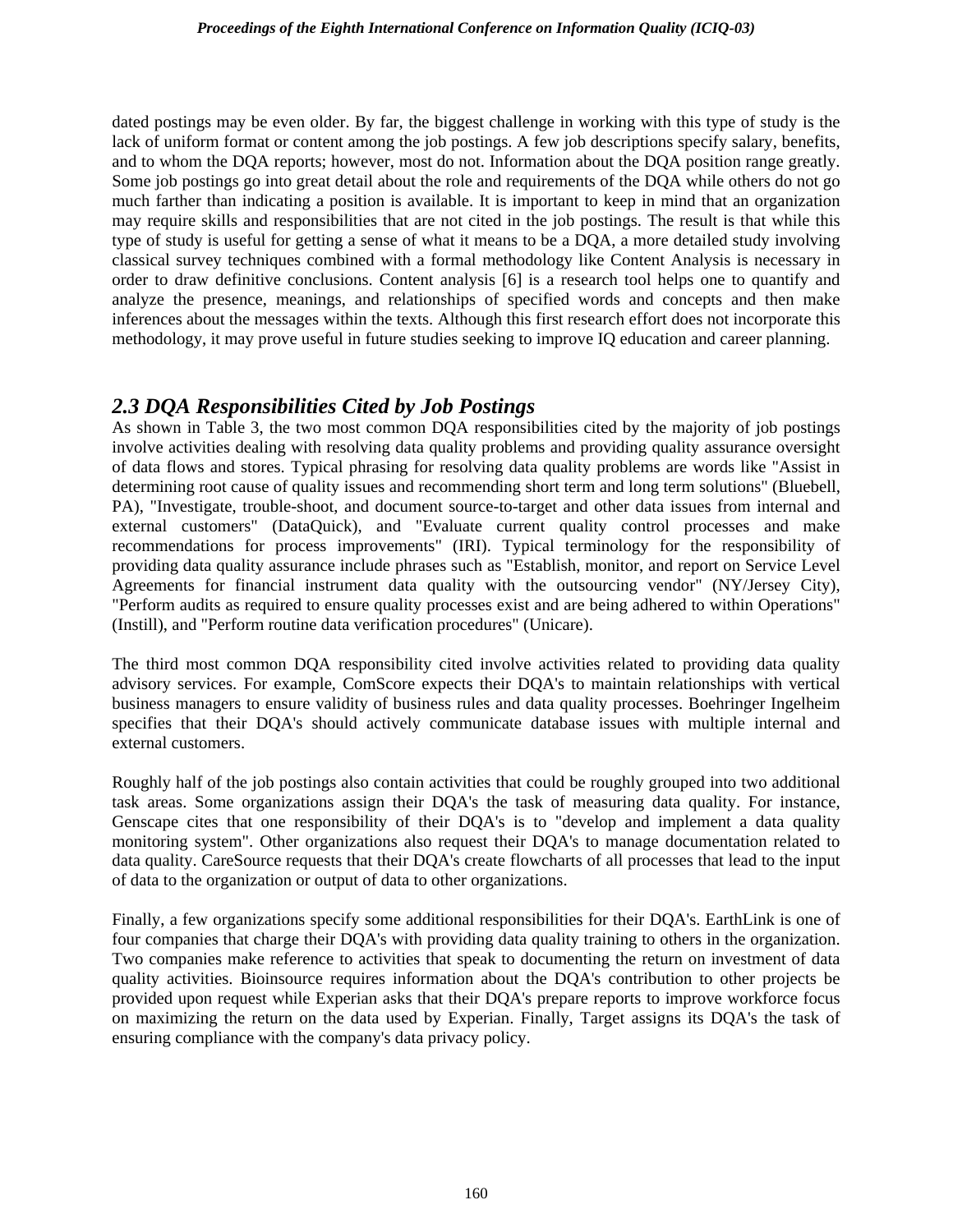| <b>DQA Responsibilities</b>                                                                                          | <b>Job Postings Citing these</b><br><b>DQA Responsibilities</b> |
|----------------------------------------------------------------------------------------------------------------------|-----------------------------------------------------------------|
| 1. Resolve data quality problems.                                                                                    |                                                                 |
|                                                                                                                      | <b>20 Job Postings</b>                                          |
| Activities include: Identify, assess, fix, document, and communicate                                                 |                                                                 |
| potential quality issues in the way data is collected, stored, processed, or                                         | (A, C, D, F, G, H, I, J, K, L,                                  |
| used. This may involve interacting with business users to resolve data                                               | M, N, O, P, S, V, W, X, Y,                                      |
| quality problems using techniques such as root cause analysis as well as                                             | Z)                                                              |
| collecting user requirements. Fixing the data problem may require the                                                |                                                                 |
| DQA to recommend, design, implement and monitor quality procedures                                                   |                                                                 |
| for use in the data production process. It may also include data cleansing                                           |                                                                 |
| operations like removing duplicate records.                                                                          |                                                                 |
| 2. Provide quality assurance oversight of data flows and stores.                                                     |                                                                 |
|                                                                                                                      | <b>20 Job Postings</b>                                          |
| Activities include: Review quality of data entry, loads, transformations,                                            |                                                                 |
| extractions, merges, or other production jobs. This may also include the                                             | (A, C, D, E, F, G, H, I, J, K,                                  |
| establishment and monitoring of service level agreements, communication                                              | L, P, R, S, T, U, V, W, X, Z)                                   |
| protocols with data suppliers, and data quality assurance policies.                                                  |                                                                 |
| 3. Provide data quality advisory services to the organization.                                                       |                                                                 |
|                                                                                                                      | <b>16 Job Postings</b>                                          |
| Activities include: Participate in cross-functional teams and development                                            |                                                                 |
| or improvement task forces. Assist other groups in database setup, design                                            | (C, E, F, G, H, I, J, K, N, P,                                  |
| of edit checks, test plans, DQ policy decisions, etc. to ensure data quality                                         | R, T, U, V, X, Z                                                |
| objectives are met.                                                                                                  |                                                                 |
| 4. Measure data quality.                                                                                             | <b>12 Job Postings</b>                                          |
|                                                                                                                      |                                                                 |
| Activities include: Design, collect, analyze, and report on data quality                                             | (A, C, G, H, I, J, L, N, P, U,                                  |
| assurance / production performance metrics.                                                                          | Y, Z                                                            |
| 5. Manage data quality documentation.                                                                                |                                                                 |
|                                                                                                                      | <b>11 Job Postings</b>                                          |
| Activities include: Define and maintain data standards, definitions, and                                             |                                                                 |
| models (e.g. data dictionary, organizational data model. This may also                                               | (A, C, E, G, P, T, U, V, W,                                     |
| include any DQA documents such as checklists, guidelines, manuals,                                                   | X, Z                                                            |
| templates, forms, etc.).                                                                                             |                                                                 |
| 6. Provide data quality training.                                                                                    | <b>4 Job Postings</b>                                           |
|                                                                                                                      |                                                                 |
| Activities include: Provide data quality training and presentations to                                               | (E, J, K, U)                                                    |
| members of organization.                                                                                             |                                                                 |
| 7. Document the return on investment of data quality activities                                                      | 2 Job Postings                                                  |
|                                                                                                                      |                                                                 |
| Activities include: Document DQA's contribution to other projects.<br>Analyze the return on the use of quality data. | (E, K)                                                          |
|                                                                                                                      |                                                                 |
| 8. Ensure enforcement of organization's data privacy policy                                                          | 1 Job Posting<br>(V)                                            |
| * No specific responsibilities cited in job posting                                                                  | 2 Job Postings                                                  |
|                                                                                                                      | (B, Q)                                                          |
|                                                                                                                      |                                                                 |

**Table 3:** DQA Responsibilities Cited by Job Postings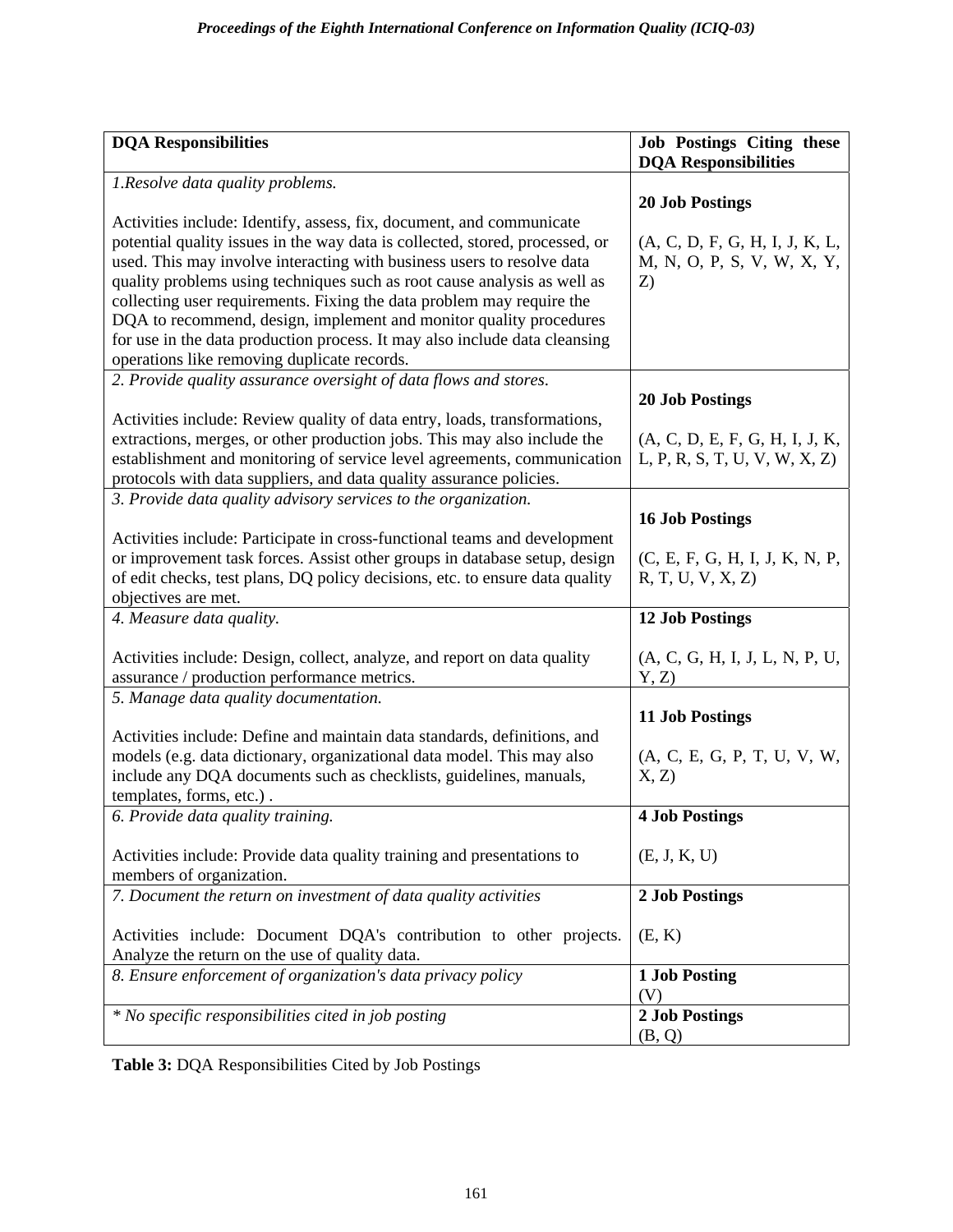#### *2.4 DQA Skill Requirements Cited by Job Postings*

Table 4 summarizes the requirements for the DQA as mentioned in the job postings. The requirements are organized along the framework suggested by Chung, Fisher, and Wang [5]. In terms of technical skills, over half of the organizations expect their DQA's to be familiar with relational databases and/or SQL. Only four job postings explicitly list data warehousing experience, which may indicate that the role of the data quality analyst extends beyond data warehousing to any business process where data is collected, stored, transformed, or used. In addition, only four job postings explicitly mention that programming and application development skills are desirable while eleven job postings list knowledge of statistics or data analysis as an important requirement. By far, the most popular software tool cited is the Microsoft Office Suite and in particular, the Excel and Access components for use in the manipulation and analysis of data. Taken as a whole, the technical requirements for a DQA appear consistent with the technical skills identified by Chung, Fisher, and Wang [5] for data quality professionals.

Since adaptive skills deal with the ability and knowledge for effectively interacting with other stakeholders, this paper places communication skills, project/time management skills, and teamwork skills in this category along with the other adaptive skills (DQ Measurements, TQM, Data Entry Improvements, User Requirements) previously identified by Chung, Fisher, and Wang [5]. The DQA job descriptions request good communication skills the most in this category followed by the ability to organize one's work and to multitask, and then by the ability to work in teams. Interestingly, only eight job advertisements explicitly cite TQM, QA, Six Sigma, or other data quality experience as a requirement and only one job posting (NY/Jersey City) mentions establishing user requirements.

This is rather striking considering that most job postings list data quality assurance activities as a primary DQA responsibility. Further research is necessary to determine if organizations are aware of these skills and if so, what is the reason for not listing them as a job requirement. Perhaps too few people have training in data quality assurance so rather than look for experienced people, organizations instead rely on individuals learning these data quality skills on the job. This may be an area where DQA's might benefit from additional training on how to measure data quality, how to improve the quality of data entry, how to obtain data quality requirements from users, and how to apply TQM principles to data quality management.

Under interpretative skills, over half of the job postings list phrases like "well developed conceptual and analytical skills" (HDSS), "strong cognitive skills (DataQuick), and "strong analytical / problem solving skills (Yoh IT) as a requirement for the DQA position. This is consistent with the role of the DQA as a data error detector and corrector. Chung, Fisher, Wang [5] also listed understanding pervasiveness of data quality problems and their potential impacts, conducting cost/benefit analysis of data quality management, and managing the change process resulting from data quality management under interpretative skills. Although no job posting explicitly lists these skills, this may be a similar situation to that of the overlooked adaptive skills. Further research is needed to determine how much the work of the DQA's would be enhanced if they possessed a greater set of data quality interpretative skills.

Finally, it is interesting to note that most job postings for DQA's look for people with prior experience in the industry. It appears that the DQA is typically not an entry-level position, but requires at least a few years working in an application area to gain experience with how the data is defined and used. In addition to the field experience, a college education is the most frequent educational level cited by the job descriptions. However, six organizations would consider candidates with high school or associate degrees while two organizations prefer individuals with advanced degrees like an MBA. This may suggest an individual interested in pursuing a career as a DQA should be prepared to combine data quality training with work experience in a particular industry.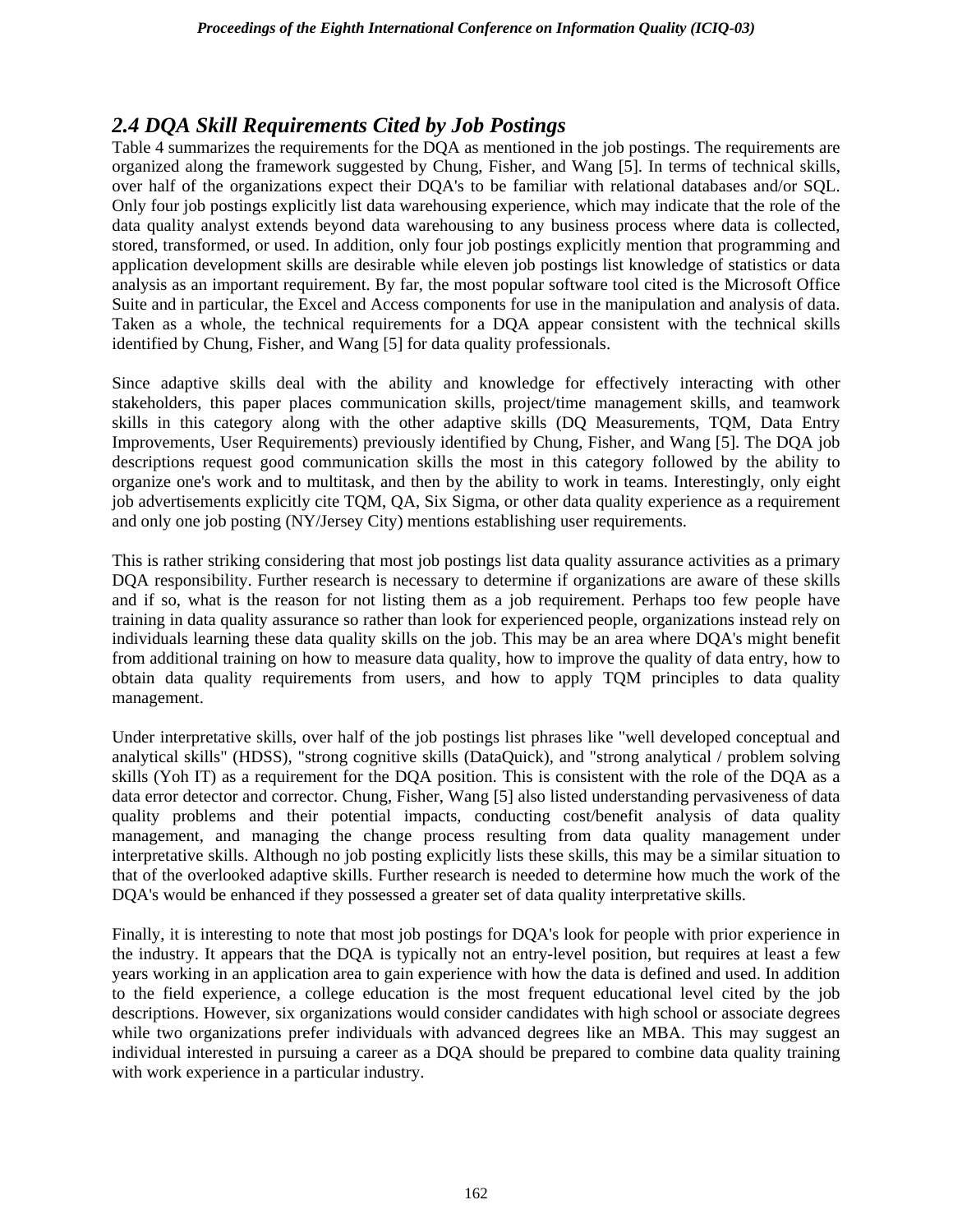| <b>Job Postings Citing These Skill Requirements for DQA</b>                                            |                                                      |  |  |  |
|--------------------------------------------------------------------------------------------------------|------------------------------------------------------|--|--|--|
| <b>Technical Skills</b>                                                                                | Number of : (specific companies citing skill)        |  |  |  |
| Design, develop and maintain software applications<br>(SDLC knowledge) (Programming Languages).        | 4: $(B, C, J, L)$                                    |  |  |  |
| Relational DBMS skills across multiple platforms.<br>(SQL, relational algebra and other query tools)   | 15: (A, B, C, E, F, H, I, J, K, O, Q, R, U, X, Y)    |  |  |  |
| Data Warehouse Knowledge / Experience                                                                  | 4: $(A, H, J, V)$                                    |  |  |  |
| Knowledge of research methods, statistical or data                                                     | 11: $(E, G, H, I, M, N, O, P, V, W, Z)$              |  |  |  |
| analysis. This may also include a familiarity with                                                     |                                                      |  |  |  |
| statistical packages (SAS, SPSS) and data                                                              |                                                      |  |  |  |
| manipulation software (FOCUS, EZ-Trieve).                                                              |                                                      |  |  |  |
| MS Access                                                                                              | 11: (A, E, G, I, K, P, Q, R, U, W, Y)                |  |  |  |
| MS Excel                                                                                               | 16: (A, D, E, F, G, I, K, L, M, P, Q, R, U, W, X, Y) |  |  |  |
| MS Word                                                                                                | 10: (D, E, F, G, I, Q, U, W, X, Y)                   |  |  |  |
| MS Outlook                                                                                             | 9: $(E, F, G, I, Q, U, W, X, Y)$                     |  |  |  |
| MS PowerPoint                                                                                          | 8: (E, G, I, Q, U, W, X, Y)                          |  |  |  |
| Miscellaneous Computer Skills (MS Project, Visio,                                                      | 10: $(D, E, G, I, J, M, T, X, Y, Z)$                 |  |  |  |
| MS Work, Internet Browser, Basic Computer Skills,                                                      |                                                      |  |  |  |
| specialty packages like Clintrial4, etc.)                                                              |                                                      |  |  |  |
| <b>Adaptive Skills</b>                                                                                 |                                                      |  |  |  |
| Knowledge of TQM / QA practices / Six Sigma /<br>Process Improvement (As Applied to Data Quality)      | 8: $(A, B, C, E, I, J, P, X)$                        |  |  |  |
| Good verbal and written communication skills                                                           | 15: $(A, C, D, E, F, G, H, I, J, M, N, O, U, X, Y)$  |  |  |  |
| (good interpersonal skills, presentation skills)                                                       |                                                      |  |  |  |
| (able to consult, liaise, and negotiate)                                                               |                                                      |  |  |  |
| Good project / time management, and organizational                                                     | 13: (A, C, F, J, L, M, P, Q, R, V, U, X, Z)          |  |  |  |
| skills. Good attention to details. Able to multi-task,                                                 |                                                      |  |  |  |
| work under pressure.                                                                                   |                                                      |  |  |  |
| Ability to work in teams as well as work<br>independently.                                             | 10: $(A, F, G, I, J, M, O, P, Y, Z)$                 |  |  |  |
| Other Adaptive Skills: Experience in DQ                                                                | 1: $(A)$                                             |  |  |  |
| Measurements, Data Entry Improvement, User                                                             |                                                      |  |  |  |
| Requirements.                                                                                          |                                                      |  |  |  |
| <b>Interpretative Skills</b>                                                                           |                                                      |  |  |  |
| Good problem solving (error detection, root cause                                                      | 14: (A, D, F, G, I, J, M, N, O, P, R, V, X, Y)       |  |  |  |
| analysis, error correction), conceptual, analytical                                                    |                                                      |  |  |  |
| and decision making skills.                                                                            |                                                      |  |  |  |
| Other Interpretive Skills: Experience in Change                                                        | 0:()                                                 |  |  |  |
| Process, DQ Implications, DQ Cost/Benefit Analysis.                                                    |                                                      |  |  |  |
| Application Specific Knowledge (For F, H, L, N, Q, no specific field cited.)                           |                                                      |  |  |  |
| Financial / Credit / Securities / Insurance                                                            | 4: $(A, D, K, X)$                                    |  |  |  |
| Healthcare / Medical Insurance / Pharmaceutical                                                        | 7: $(B, C, E, G, S, T, W)$                           |  |  |  |
| Data Analysis / Market Research                                                                        | 3: (M, O, Z)                                         |  |  |  |
| Education                                                                                              | 1: $(U)$                                             |  |  |  |
| Food Service                                                                                           | 1: $\overline{(P)}$                                  |  |  |  |
| <b>Production Support</b>                                                                              | 1: $(J)$                                             |  |  |  |
| Real Estate                                                                                            | 2: $(I, R)$                                          |  |  |  |
| 2: (V, Y)<br>Retail, Distribution/Inventory of Retail Goods                                            |                                                      |  |  |  |
| Minimum Preferred Education Background (For D, N, P, R, Y, Z, no minimum education requirement cited.) |                                                      |  |  |  |
| <b>High School Degree</b>                                                                              | 2: (B, S)                                            |  |  |  |
| <b>Associate Degree</b>                                                                                | 4: $(G, I, Q, W)$                                    |  |  |  |
| <b>Bachelor's Degree</b>                                                                               | 12: (C, E, F, J, K, L, M, O, T, U, V, X)             |  |  |  |
| MBA / Advanced Degree                                                                                  | 2: (A, H)                                            |  |  |  |

**Table 4:** DQA Skill Requirements Cited by Job Postings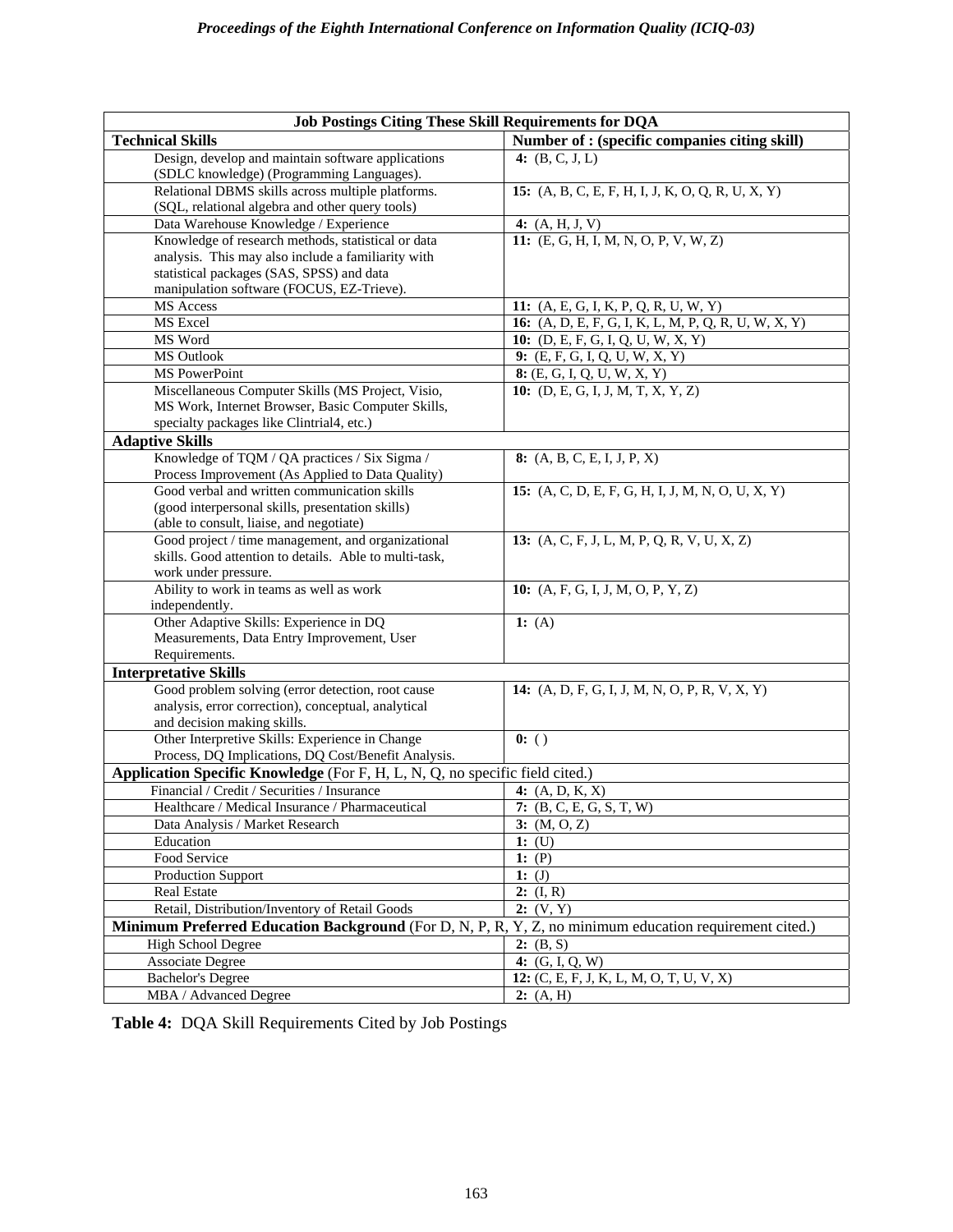## **3. CONCLUSIONS AND FUTURE RESEARCH**

It appears from the job postings for data quality analysts that this position extends beyond the data warehouse environment to any process where data quality is an issue. It seems that many organizations expect their data quality analysts to take the lead in resolving data quality problems and providing quality assurance oversight of the data stores and flows. Other duties of the data quality analyst may involve providing data quality advisory services to the rest of the organization, measuring data quality, and managing documentation related to the data quality efforts. A few organizations also expect their data quality analysts to provide training, to document the return on investment of data quality activities and to ensure enforcement of the corporate data privacy policy; however, more research is need to determine if these are aberrations from the norm or emerging trends.

In terms of the skills required for the data quality analyst, it appears that many of the technical skills expected of someone with an IS education focused on data quality carry over well to this position. Good communication, project management, and teamwork skills are also important. Many of the adaptive and interpretative skills cited in previous work on data quality are not being listed as requirements in the job postings. However, further research must be done to verify if organizations are aware of these skills and if they are, what is the reason for not listing these skills as a requirement. Perhaps too few people have these skills or perhaps some of these skills are not required for the data quality analyst position. More research is also needed to see if data quality analysts with these skills perform their responsibilities better than individuals who lack these skills.

There are several other questions that further research on this topic could explore. For instance, is there any relationship between the role of the data quality analyst and the characteristics of the organization such as its size or structure? How well do job listings coincide with the actual work being done by the data quality analysts in the organization? If the job of the data quality analyst is not an entry-level position, when is the best time to schedule training and what should be the content and format of this training? More formal, investigative efforts are needed to address these important IQ educational issues.

### **REFERENCES**

- [1] Inmon, W.H., J.D. Welch, K.L. Glassey., *Managing the Data Warehouse*. 1997: John Wiley & Sons.
- [2] Mathieu R. and O. Khalil., *Teaching Data Quality in the Undergraduate Database Course* in *Second International Conference on Information Quality.* 1997. Cambridge, MA.
- [3] Khalil, O.E. M, D. M. Strong, B.K. Kahn, and L.L. Pipino., "Teaching Information Quality in Information Systems Undergraduate Education", *Informing Science,* 1999. 2(3): p. 53-59.
- [4] Fisher, C., *A College Course: Data Quality in Information Systems.* in *Sixth International Conference on Information Quality.* 2001. Cambridge, MA.
- [5] Chung, W., C. Fisher and R. Wang., *What Skills Matter in Data Quality?* in *Seventh International Conference on Information Quality*. 2002. Cambridge, MA.
- [6] writing.colostate.edu/references/research/content/, Accessed on August 13, 2003.